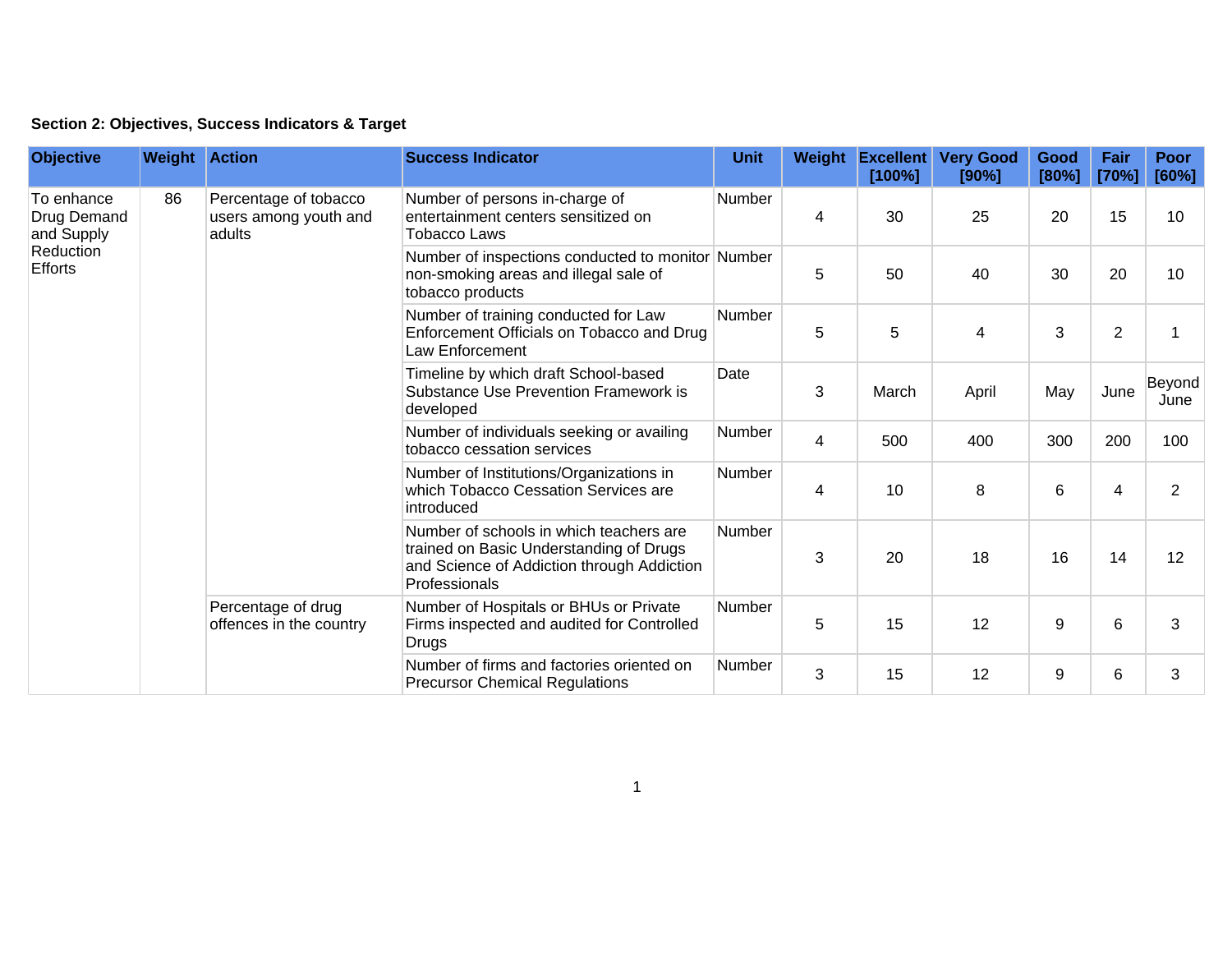| To enhance<br>Drug Demand<br>and Supply<br>Reduction<br><b>Efforts</b> | 86 | Percentage of drug<br>offences in the country                | Number of times cannabis destruction<br>programs are initiated                                                | Number        | 3              | 5              | 4                | 3                   | $\overline{2}$       |                         |
|------------------------------------------------------------------------|----|--------------------------------------------------------------|---------------------------------------------------------------------------------------------------------------|---------------|----------------|----------------|------------------|---------------------|----------------------|-------------------------|
|                                                                        |    |                                                              | Timeline by which Confirmatory Drug<br>Testing reagents and equipment are<br>procured.                        | Date          | $\overline{2}$ | March<br>2021  | April 2021       | May<br>2021         | Mid-<br>June<br>2021 | End-<br>June<br>2021    |
|                                                                        |    |                                                              | Timeline by with Drug Testing Focal Officers Date<br>are trained and re-oriented on Drug Testing<br>Procedure |               | 4              | March<br>2021  | April 2021       | May<br>2021         | June<br>2021         | Beyond<br>-June<br>2021 |
|                                                                        |    |                                                              | Number of International Days observed on<br>Drugs and Tobacco                                                 | Number        | $\overline{2}$ | $\overline{2}$ |                  |                     |                      |                         |
|                                                                        |    |                                                              | Number of Canines procured for drug<br>detection                                                              | Number        | 3              | 3              | $\overline{2}$   | $\blacksquare$      |                      |                         |
|                                                                        |    |                                                              | Number of Drug Testing Conducted by<br><b>BNCA</b>                                                            | Number        | 4              | 300            | 250              | 200                 | 150                  | 100                     |
|                                                                        |    |                                                              | Number of regional representatives'<br>participation in Recovery Symposium                                    | Number        | 3              | 6              | 5                | 4                   | 3                    | $\overline{2}$          |
|                                                                        |    | Proportion of identified<br>drug users provided<br>treatment | Timeline by which Out-patient treatment<br>package training is conducted                                      | Date          | 4              | March<br>2021  | April 2021       | May<br>2021         | Mid-<br>June<br>2021 | End-<br>June<br>2021    |
|                                                                        |    |                                                              | Number of schools in which SBIRT program Number<br>is institutionalized                                       |               | 4              | 22             | 20               | 18                  | 16                   | 14                      |
|                                                                        |    |                                                              | Timeline by which training on next three<br>curricula of UTC 3rd Batch is conducted                           | Date          | 4              | April<br>2021  | 15th May<br>2021 | 31st<br>May<br>2021 | 15th<br>June<br>2021 | 30th<br>June<br>2021    |
|                                                                        |    |                                                              | Number of Treatment Assessment Panel<br>meetings conducted                                                    | <b>Number</b> | 3              | 45             | 40               | 35                  | 30                   | 20                      |
|                                                                        |    |                                                              | Percentage of Mandatory clients provided<br>treatment                                                         | Percent       | 5              | 75             | 65               | 60                  | 50                   | 40                      |
|                                                                        |    |                                                              | Number of clients reached out or provided<br>counseling services by Drop-In Centers                           | Number        | 5              | 200            | 150              | 50                  | 30                   | 20                      |